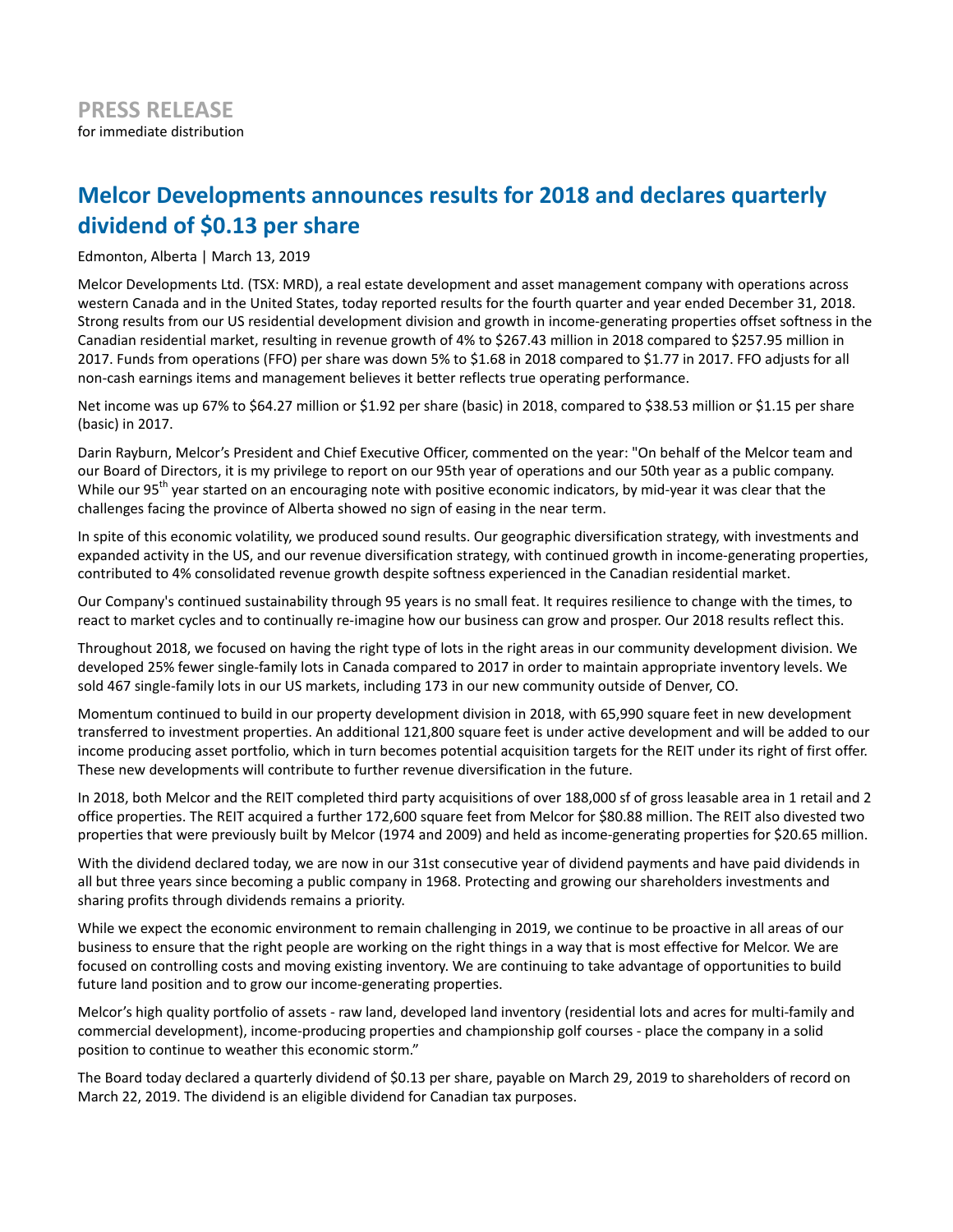# Selected Highlights

| (\$000s except as noted)                       | 2018      | 2017      | <b>Change</b> |
|------------------------------------------------|-----------|-----------|---------------|
| Revenue                                        | 267,434   | 257,950   | 3.7%          |
| Gross margin (%) *                             | 46.8%     | 45.3%     | 3.3%          |
| Fair value adjustment on investment properties | 863       | (8,828)   | 109.8 %       |
| Net income                                     | 64,273    | 38,525    | 66.8 %        |
| Net margin $(\%)$ *                            | 24.0%     | 14.9%     | 61.1 %        |
| Funds from operations *                        | 56,127    | 59,021    | (4.9)%        |
| Shareholders' equity                           | 1,067,565 | 1,008,590 | 5.8 %         |
| Total assets                                   | 2,023,076 | 1,990,983 | 1.6 %         |
| Per Share Data                                 |           |           |               |
| <b>Basic earnings</b>                          | 1.92      | 1.15      | 67.0 %        |
| Diluted earnings                               | 1.92      | 1.15      | 67.0 %        |
| Funds from operations *                        | 1.68      | 1.77      | (5.1)%        |
| Book value *                                   | 32.01     | 30.21     | 6.0 %         |

2018 results were positively impacted by our diversification strategy as we sold our first lots in our new community of Harmony outside of Denver, CO and expanded our portfolio of office properties in Scottsdale, AZ via a third party acquisition. Our Property Development team also had a productive construction season, adding new retail properties to our portfolio of income-producing assets. These positive influences on our 2018 results were offset by softness in the Canadian residential market, with single-family lot sales down 24% compared to 2017. Development of new single-family lots in Canada also declined by 25% over last year as we focused on inventory management throughout the year. Promotions were in place throughout 2018 in two communities to move inventory. We continue to monitor demand and inventory in all communities to ensure inventory levels remain appropriate.

Occupancy in our income-producing assets (including REIT properties) were slightly lower at 89% compared to 92% in 2017. New properties with higher occupancy partially offset lower occupancy in Edmonton office properties and lower occupancy on the US office building acquired in the third quarter. Investment Properties manages 4.13 million sf of commercial properties, up 5% as a result of third party acquisitions and new properties developed by the Property Development division. They also manage 609 residential units. The increase in GLA was partially offset by sales in the year (two properties, 50,652 sf). Revenue from our income-producing portfolio increased modestly by 1% over 2017 while the Community Development division saw an increase of 6%.

Diversity in the Community Development division's product types and geographical focus contributed to steady activity in a challenging market and contributed \$8.81 million to earnings in the year towards Funds from operations (FFO). FFO decreased by 5% due to the \$3.67 million reclassification between current and deferred taxes triggered by sale of assets to the REIT. Excluding this reclassification, FFO increased 1% in the year. Our income-producing properties also remain a steady source of FFO and help to stabilize overall income.

Throughout the year, we maintained our conservative and disciplined approach to investment and development activities and the management of our assets and liabilities.

## Investing for growth

We continued to invest in land inventory and increased our land holdings by 200.21 acres in strategic growth corridors. The acquired land is primarily allocated to residential development and includes 62.00 acres acquired in the US. We continue to move land use approvals through the municipal approval process to increase our supply of shovel ready assets.

Our Property Development division completed and transferred 5 buildings (65,990 sf) in 2018 with a further 121,800 sf under development at year end. Revenue was up 179% over 2017 as 73% more GLA was completed and transferred compared to last year. Revenue from the Property Development division is eliminated on consolidation. Transfers to Investment Properties will positively impact results in future years as we continue to grow our income-producing assets for long-term holding or for sale to the REIT. We continued to progress commercial land through the development, approvals and lease-up process and have an additional 11 buildings in 7 developments expected to be completed and transferred to Investment Properties in 2019.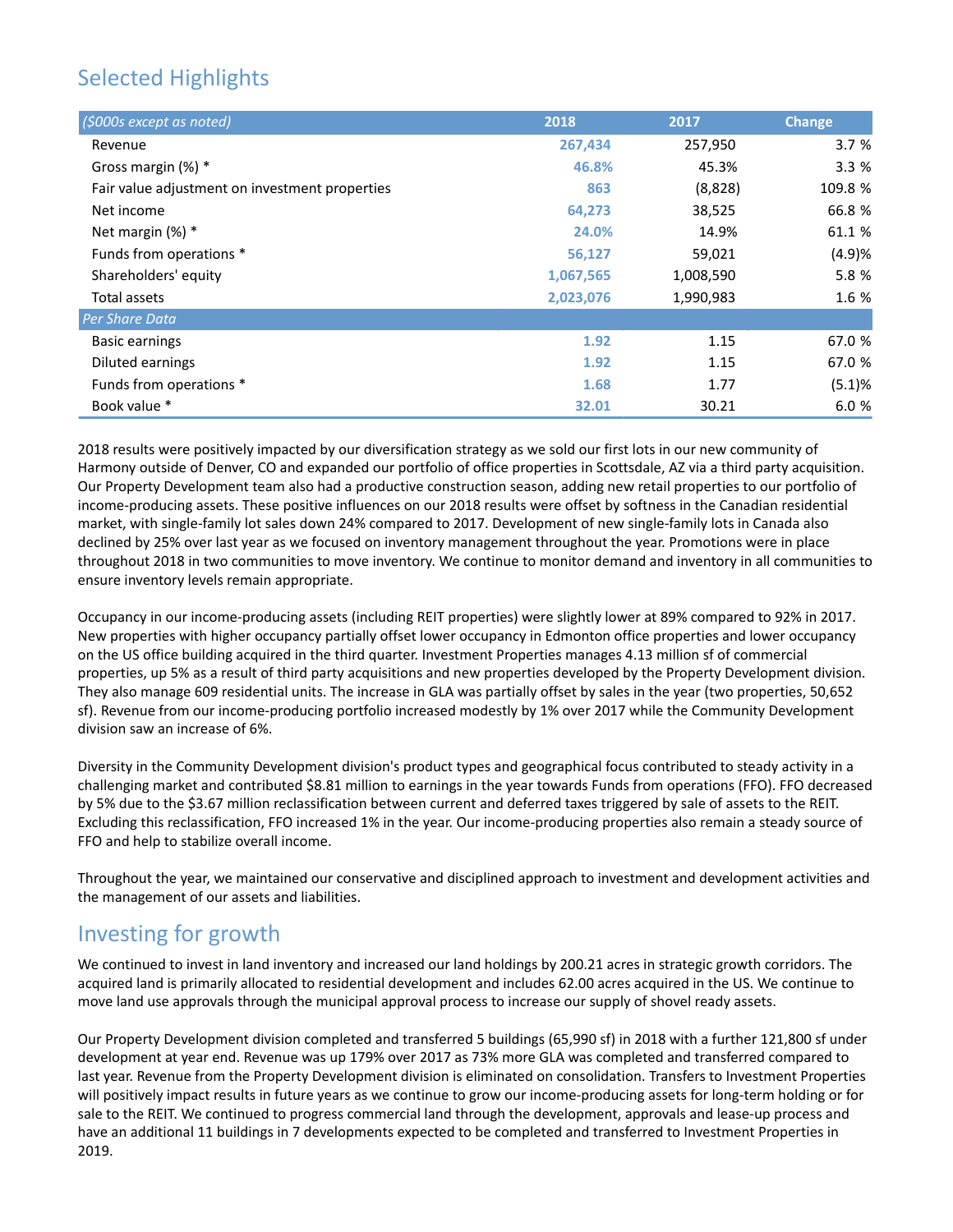We completed the following Investment Property acquisitions during the year:

- a 130,400 sf office property consisting of two buildings on 8.5 acres for \$24.53 million (US\$18.91 million) in Glendale, AZ on September 26, 2018.
- two investment properties in Lethbridge, AB. An office building at a purchase price of \$6.32 million (purchased by the REIT) and a commercial building at a purchase price of \$2.69 million (purchased by Melcor) on December 3, 2018.

We completed the following dispositions during the year:

- a retail property in Leduc, AB which was originally developed by Melcor and owned since 1974, was sold for \$6.73 million by the REIT on January 31, 2018.
- a retail property in Edmonton, AB which was originally developed by Melcor and owned since 2009, was sold for \$13.80 million by the REIT on April 16, 2018.
- two residential condo units in the US for \$0.52 million (US\$0.41 million).

We completed the following transaction during the year:

• we sold five commercial properties (172,629 sf of owned GLA) to the REIT for \$80.88 million on January 12, 2018. This represents our fourth asset sale to the REIT and demonstrates how our value chain enables the monetization of value created through the development of commercial properties. Concurrent with the transaction, the REIT generated cash of \$17.30 million from the issuance of trust units.

## Return to Shareholders

We continue to distribute profits to our shareholders. During 2018, we paid dividends of \$0.52 per share, consistent with 2017.

We declared a \$0.13 per share dividend on March 13, 2019 payable on March 29, 2019 to shareholders of record on March 22, 2019. The dividend is an eligible dividend for Canadian tax purposes.

We have been paying dividends since 1969.

## **Outlook**

Melcor owns a high quality portfolio of assets, including raw land, developed land inventory (residential lots and acres for multi-family and commercial development), income-producing properties and championship golf courses. Alberta, our largest market, has undergone dramatic changes throughout the past few years, primarily related to lower oil prices. We continue to execute on our strategic plan and achieved stable results in 2018. We continue to intentionally diversify our business across asset class and geography, including continued investment in the US with raw land and commercial property acquisitions and the launch of our 1,100-acre community in Aurora. We anticipate that these diversification strategies will continue to ease our reliance on the Alberta economy going forward.

We expect continued softness in the residential market in Alberta in 2019 and are focused on reducing existing lot inventory held by both Melcor and our builders. On the commercial side, retail activity remains steady and we expect that to continue in 2019. Our US assets delivered positive results in economies that are growing and that are counter cyclical to our resource dependence in Alberta.

Our business model has adapted to changing times for 95 years. We will continue to take advantage of opportunities to diversify our asset base both geographically and by product type. We will maintain our disciplined, conservative approach to operations to ensure that we remain profitable while achieving our fundamental goals of protecting shareholder investment and sharing corporate profit with our shareholders.

With appropriate levels of serviced land inventory, movement of residential and commercial land through the municipal approvals process, steady occupancy rates and capacity on our operating facility, we remain well-positioned for the future.